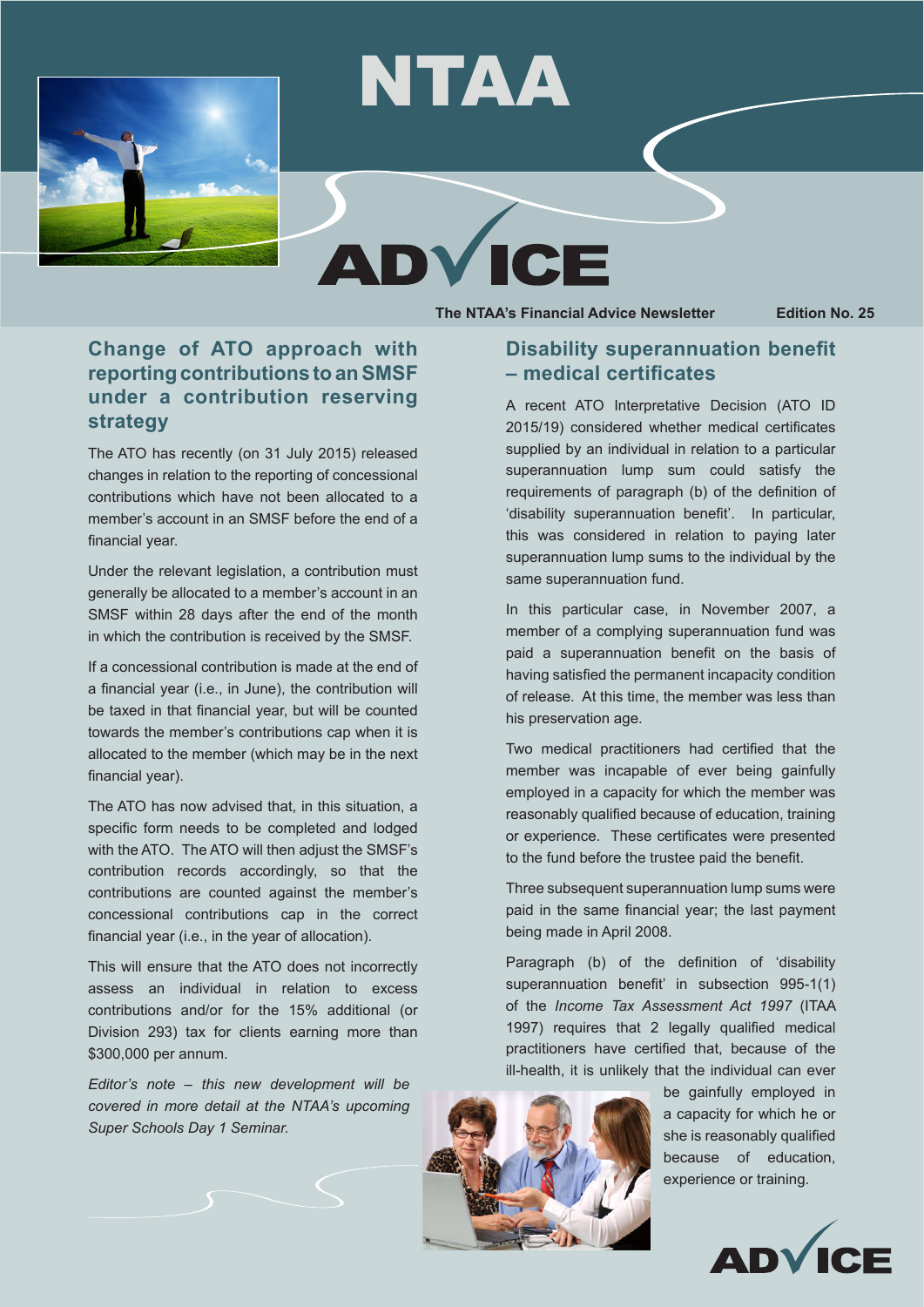The Tribunal held that there were no additional requirements upon medical practitioners to set out the evidence upon which the medical certificates were based, provided the medical certificates properly answered the questions raised by the relevant legislation.



Accordingly, it is the Commissioner's view that medical certificates supplied in relation to a particular superannuation lump sum can be used in relation to later superannuation lump sums, provided the superannuation lump sums are paid over a short period of time (in this case November 2007 for the first and April 2008 for the last), and there is no evidence to suggest that the individual's circumstances have changed in some relevant way.



## **"Accountants' Exemption and YOU" seminars completed**

In late July and early August the NTAA presented its "Accountants' Exemption and YOU" seminars to members around Australia.

From the reaction of members and questions raised during and after the sessions, it is clear there are still many members that are unsure of the requirements for dealing with clients' SMSF issues past 1 July 2016, when the accountants' exemption will no longer exist.

The main thing to remember is that no matter whether you choose to be licensed or not, changes will have to be made to the way that you deal with SMSFs as part of the way you operate your practice.

Beyond that, here are some questions that were regularly asked at the sessions, along with our responses.

Q – Can I give SMSF advice to clients once I have completed an RG146 course?

**A – No. An RG146 course only provides the accreditation to become licensed – it does not give you a licence or allow you to provide licensed advice.**

Q – I understand I can get a limited licence from ASIC by handing over my practicing certificate – is that right?

**A – Not entirely. The application process for getting your own licence involves a lot more – not just providing your practicing certificate.**

Q – If I get my own limited licence I don't have to provide the advice in writing, do I?

**A – Yes, you do. Though it is a "limited" licence you still need to meet the requirements under the Corporations Act for giving advice. This includes providing clients with a written document to outline your advice – even if you have given advice to them verbally.**

Q – Isn't having my own limited licence a cheaper option than being authorised?

**A – Not necessarily. You will still have to meet payments for items such as the licence application fee, being a member of an approved External Dispute Resolution scheme, and any ongoing compliance requirements for the licence that you need to outsource.**

Q – Once I have my own limited licence I can then get on with business though, can't I?

**A – Once you have your licence you will need to ensure it is managed in line with the requirements of the Corporations Act. If you don't have the expertise to meet these requirements, you will need to engage someone who can. If you choose to do it yourself, this can take you away from some of the activities your accountancy practice needs you to perform.**

Q – What are the restrictions of operating under someone else's licence?

**A – Generally they need to make sure you meet the Corporations Act requirements for giving advice, so they will provide you with a compliance regime that determines how you will operate. You also need to ensure clients understand who the licensee is (since they are responsible for the advice), as well as directing payment for advice services to the licensee.**

Q – So what are the benefits of being authorised by someone?